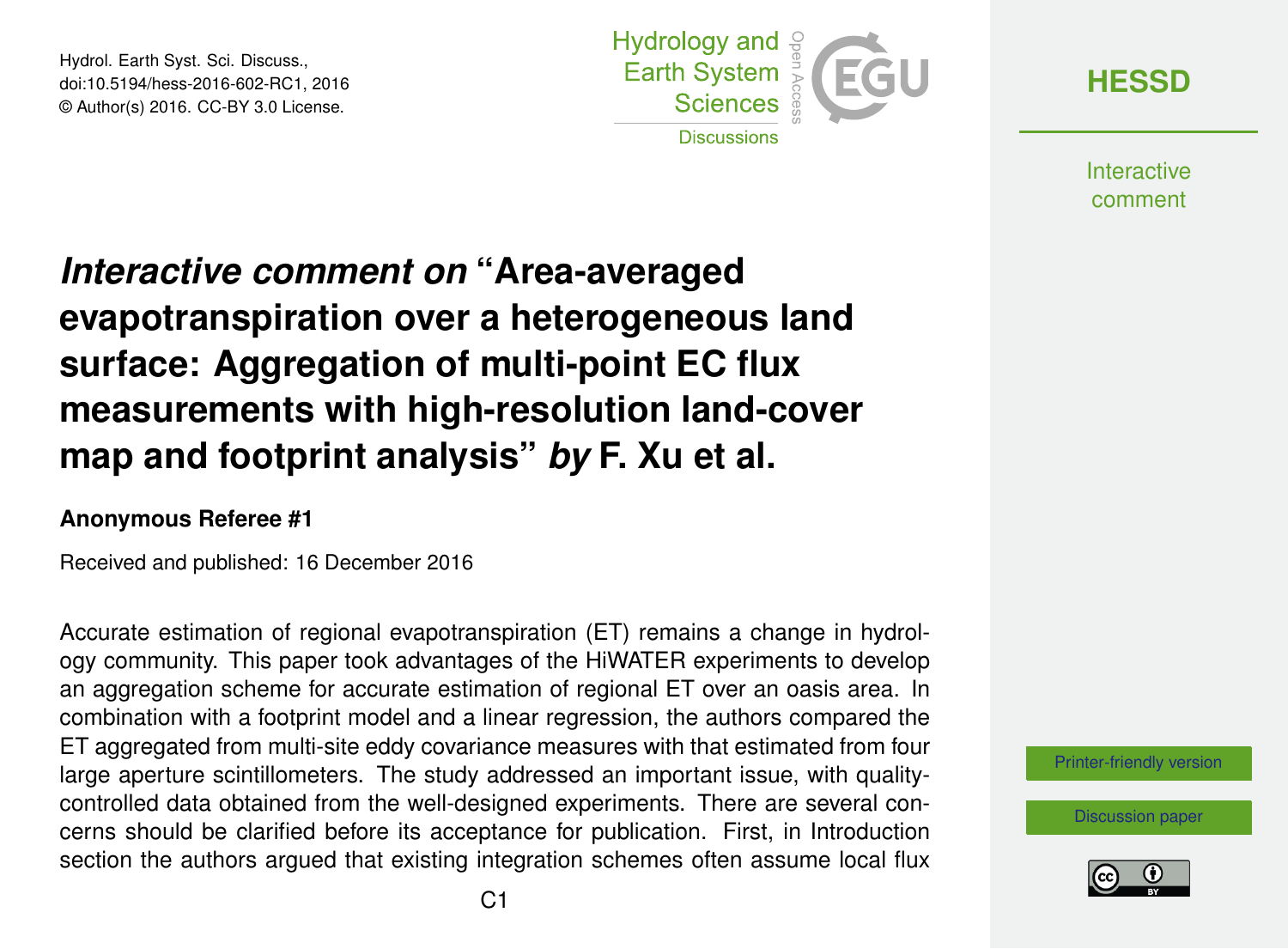measures are representative of an individual surface cover and thus result in errors. However, the paper did not explicitly address the issue with the data they used. The reviewer would like to see clearly to what extent and under what conditions the assumption may produce the errors. Second, while EC and LAS measures are valuable for large-scale ET estimation, they have measurement errors, either systematic or random. The errors are mixed or propagated into aggregated ET values. Are the measurement errors larger or smaller than the ET differences due to spatial heterogeneity? A careful analysis between EC, LAS and spatial heterogeneity with the matrix flux data would provide valuable insights into the issue which is puzzling for many years. Third, section 4.4 seems not closely relevant to the aggregation topics addressed in the paper. Neither the ET estimates can be validated over the study area as a whole. It is better to remove it from the text.

Specific: Abstract: Page 1 line 20-23: it does not provide any new for audience. 1.Introduction Page 2 line 13: earth -> Earth Page 3 line 2-3: remove one of "remote sensing" Page 3 line 8: there is -> there may be Page 4 line 9: a nice statement on representativeness of flux measures over individual surface covers. However, the present version failed to explicitly address the assumption in Results and Discussion. Page 5 line 1-2: "disaggregation approach has not been fully investigated" does not absolutely mean it deserves investigation. Please state it more clearly. 2. Study sites and data Page 6 line 14: two days only? Are they representative or enough to get conclusions that are general? Line 16: Please state the last time the irrigation done. Page 7 line 16: It would be better to use local time. Otherwise, explicitly state the time difference to Beijing time. There are many places throughout the paper with mixture use of "remotely sensed", "remote-sensing", "remote-sensing based", "satellite-based", etc. 3. Methodology Page 9 line 8: add a reference here for footprint model. Page 9 line 11: remove "The". There are many places with misuse of "the" or "a/an" Page 11 line 10: what the mean of "footprint climatology function"? Page 12 line 23: framework -> data processing flow. 4. Results and discussion Page 12 line 17-19: remove the paragraph. It is useless here. Please use W/m2 instead of mm/day throughout the paper. Page 13

**Interactive** comment

[Printer-friendly version](http://www.hydrol-earth-syst-sci-discuss.net/hess-2016-602/hess-2016-602-RC1-print.pdf)

[Discussion paper](http://www.hydrol-earth-syst-sci-discuss.net/hess-2016-602)